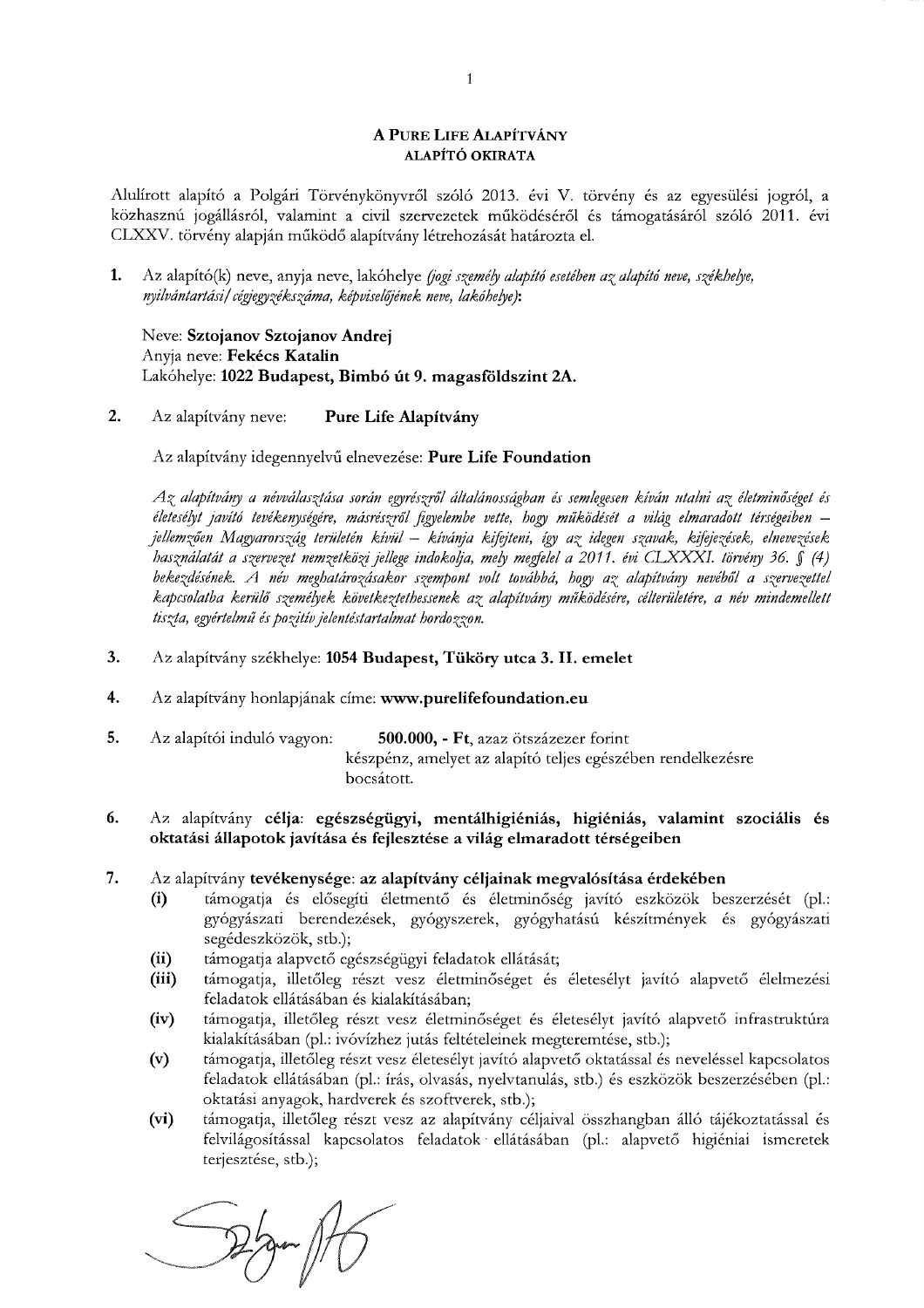- $(vii)$ támogatja, illetőleg ellátja az alapítványi célok megvalósításához kapcsolódó logisztikai, szervezési és adminisztratív feladatokat;
- $(viii)$ szakmailag együttműködik és anyagilag támogatja az alapítvány céljaival összhangban álló más civil szervezeteket, intézményeket és természetes személyeket;
- $(ix)$ támogatja az alapítványi célokkal összefüggő tudományos és kutatási tevékenységeket;
- részt vesz előadások, szakmai bemutatók, táborok, konferenciák, képzések és más  $(x)$ rendezvények megvalósításában;
- $(xi)$ közreműködik az alapítványi célokhoz kapcsolódó kiadványok szerkesztésében, kiadásában és terjesztésében;
- $(xii)$ tanácsadás és szervezetfejlesztés útján támogatja a civil önszerveződés megteremtését;
- megismerteti a fenntartható természeti és társadalmi környezet kialakításának alapvetéseit.  $(xiii)$
- 8. Az alapítvány jellege:
	- $8.1./$ Az alapítvány nyitott, ahhoz bármely hazai vagy külföldi természetes és jogi személy bármikor az Alapítvány fennállása alatt tetszése szerinti vagyoni hozzájárulással csatlakozhat. A csatlakozás ténye a csatlakozót nem minősíti alapítóvá, alapítói jogokat nem gyakorolhat. A csatlakozót megilleti azonban az a jog, hogy javaslatot tegyen a kuratórium részére a vagyoni juttatásának felhasználására vonatkozóan.
	- $8.2./$ Az alapítvány közvetlen politikai tevékenységet nem folytat, szervezete pártoktól független és azoknak anyagi támogatást nem nyújt.

#### 9. Az alapítvány időtartama:

Az alapítványt határozatlan időtartamra hozta létre az alapító.

#### 10. Az alapítványi vagyon felhasználása:

- 10.1./ Az alapítvány mindenkori vagyona kizárólag a jelen alapító okiratban megjelölt célok megvalósítására használható fel. Az alapítói vagyonnal a kuratórium gazdálkodik.
- 10.2./ Alapítványi célra az alapításkori vagyon és annak teljes hozadéka, továbbá az alapítást követően az alapítványi számlára érkező készpénzadomány teljes összege vagy a természetben nyújtott adomány fordítható.
- 10.3./ Az alapítványi vagyon felhasználása során az egyedi kérelmek alapján a támogatásokról elfogadott pénzügyi terv és határozat alapján a kuratórium dönt.
- 10.4./ Ha a csatlakozó támogató rendelkezett vagyoni juttatása felhasználásáról, úgy rendelkezése érvényesüléséről a kuratórium gondoskodik.

#### 11. Az alapítvány ügyvezető szerve:

11.1./ Az alapító az alapítvány vagyonának kezelésére három természetes személyből álló kuratóriumot nevez. Az alapító fenntartja a kuratórium elnökének kijelölési jogát.

A kuratórium elnöke (név, lakcím, anyja neve):

Sztojanov Sztojanov Andrej (lakcím: 1022 Budapest, Bimbó út 9. magasföldszint 2A.; anyja neve: Fekécs Katalin)

 $\frac{1}{2}$  april 10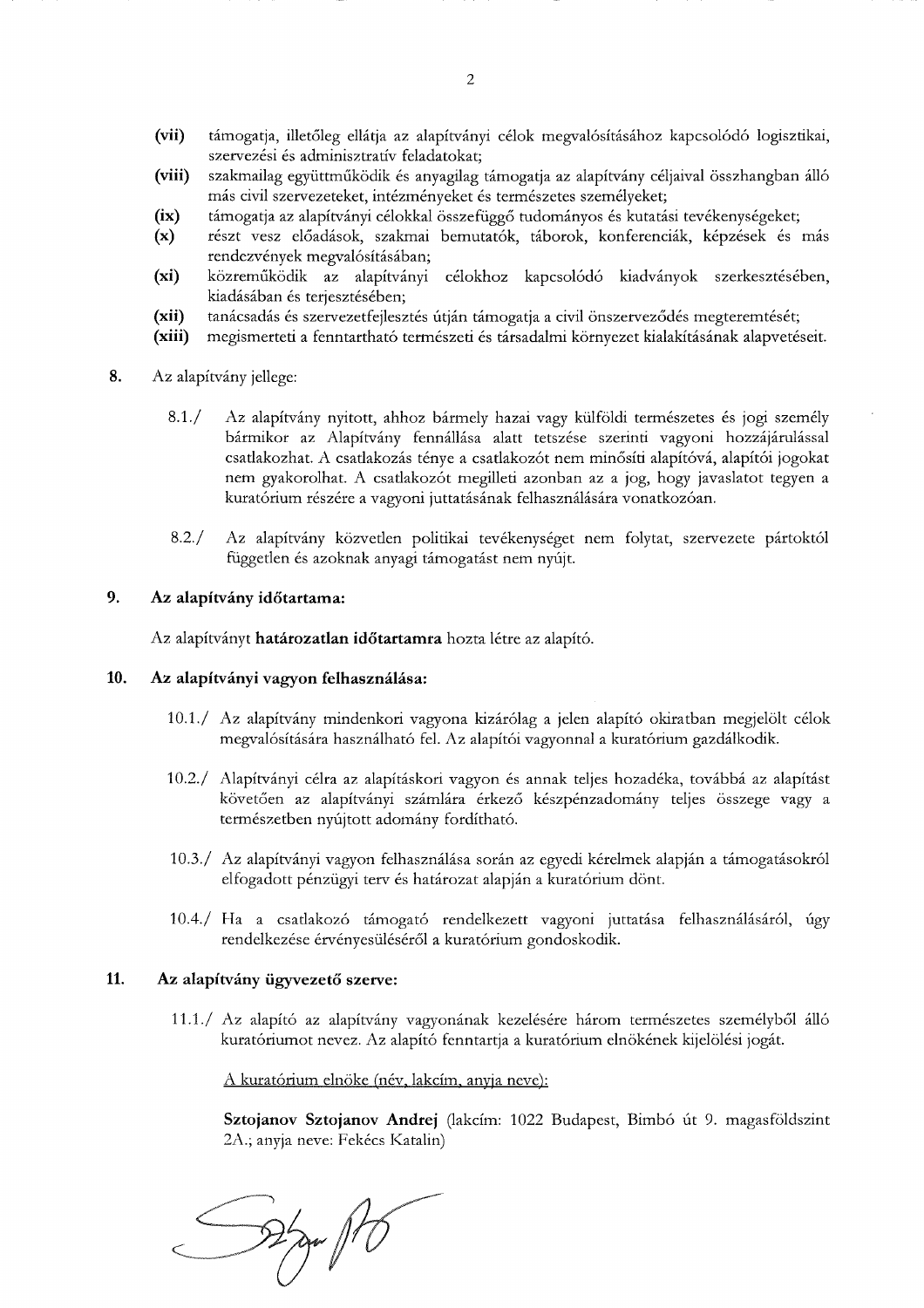A kuratórium további tagjai (név, lakcím):

Dr. Horváth Zoltán Levente (lakcím: 1137 Budapest, Újpesti rakpart 29. fszt. 3.; anyja neve: Dr. Bodor Mária Zsuzsanna)

Dr. Medgyesi Mónika (lakcíme: 1051 Budapest, Arany János utca 33. fe. 3; anyja neve: Mészáros Zsuzsanna)

A kuratórium elnökét megillető képviseleti jogának terjedelme és gyakorlásának módja: általános és önálló.

11.2./ A kuratóriumi tagok kijelölése határozatlan időre szól. A kuratóriumi tagokat az alapító jelöli ki, s tisztség annak elfogadásával jön létre.

A kuratóriumi tagság megszűnik:

- a tag halálával,
- lemondásával,
- a Ptk. 3:22. § (1)-(6) bekezdésében, továbbá a Ptk. 3:397. § (3), (4) bekezdésében és a Btk. 61.§ (2) bekezdésében foglalt összeférhetetlenségi és kizáró ok bekövetkeztével.
- a Ptk. 3:398. § (2) bekezdése szerinti visszahívással
- 11.3./ A kuratórium biztosítja az alapítványi célok folyamatos megvalósítását, ehhez megteremti a szükséges eszköz és feltételrendszert. Dönt az alapítványhoz érkezett adományok elfogadásáról, illetve visszautasításáról.

Az alapítvány munkavállalói felett a munkáltatói jogokat a kuratórium gyakorolja.

- 11.4./ A Kuratóriumot évente legalább egyszer össze kell hívni írásban, igazolható módon. Írásbeli igazolható módon történő kézbesítésnek minősül: pl. ajánlott vagy tértivevényes küldeményként, továbbá a tagnak az elektronikus levelezési címére történő kézbesítés azzal, hogy a kézbesítés visszaigazolásra kerüljön (elektronikus tértivevény).
- 11.5./ A kuratórium feladata ellátása során határozatait nyilvános ülés tartásával hozza meg. Az ülést a kuratórium elnöke hívja össze meghívóval. A meghívónak tartalmaznia kell az alapítvány nevét és székhelyét, továbbá a kuratóriumi ülés helyét, időpontját és a napirendi pontokat. A meghívót a kuratóriumi tagoknak igazolt módon és olyan időben kell megküldeni, hogy a meghívó kézhezvétele és a kuratóriumi ülés időpontja között legalább 8 nap elteljen.
- 11.6./ A kuratórium akkor határozatképes, ha azon legalább két tag jelen van. Határozatát ha az alapító okirat másként nem rendelkezik – mindhárom tag jelenléte esetén egyszerű szótöbbséggel, míg két tag esetén egyhangúlag hozza.

A határozat meghozatalakor nem szavazhat az,

a) akit a határozat kötelezettség vagy felelősség alól mentesít vagy a jogi személy terhére másfajta előnyben részesít;

b) akivel a határozat szerint szerződést kell kötni;

c) aki ellen a határozat alapján pert kell indítani;

d) akinek olyan hozzátartozója érdekelt a döntésben, aki az alapítvány alapítója;

 $\frac{1}{\sqrt{2\pi}}$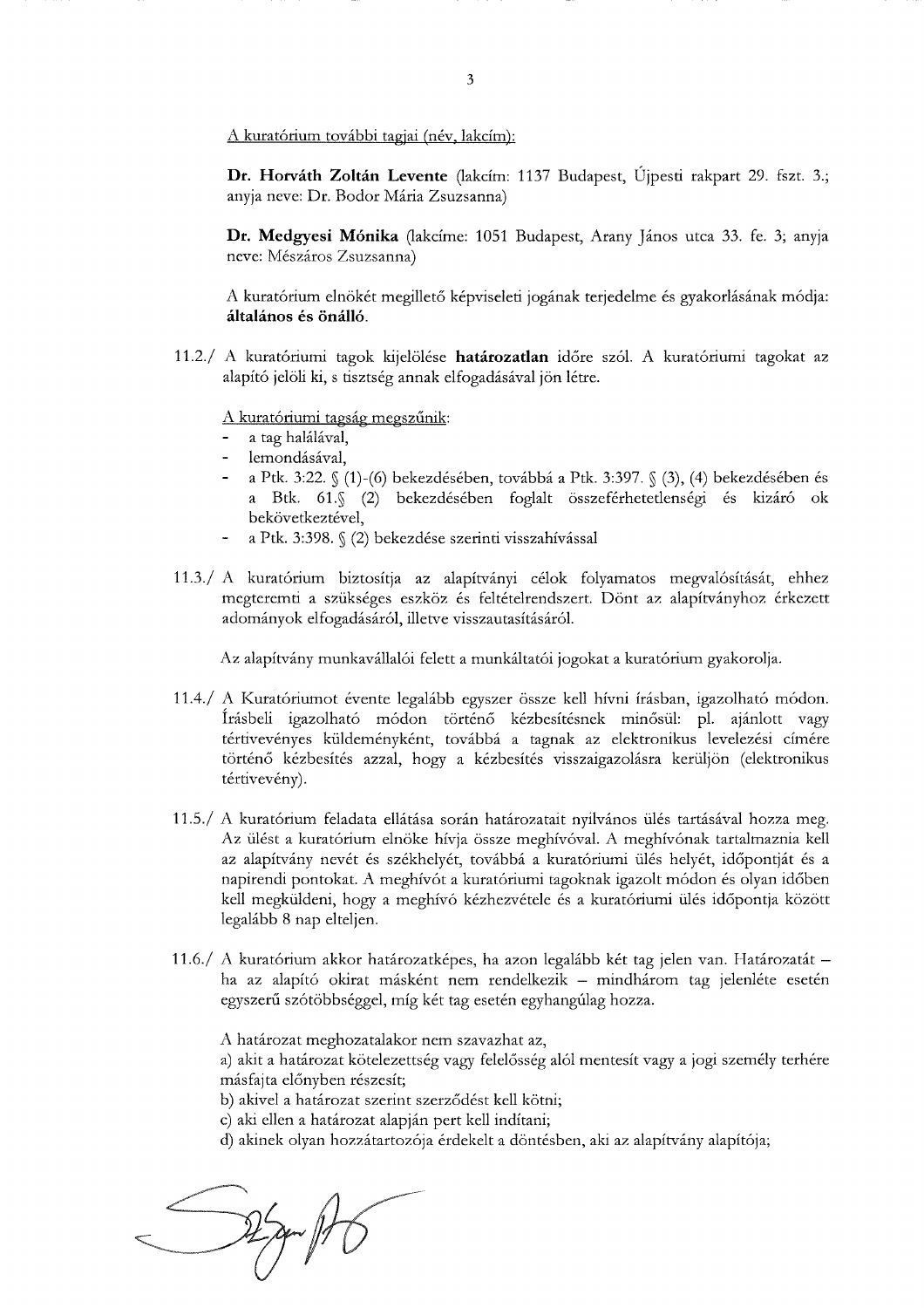e) aki a döntésben érdekelt más szervezettel többségi befolyáson alapuló kapcsolatban áll: vagy

f) aki egyébként személyesen érdekelt a döntésben.

11.7./ A kuratórium tagjait díjazás nem illeti meg, azonban igazolt készkiadásaik, költségeik megtérítésére igényt tarthatnak.

### 12. Összeférhetetlenségi szabályok:

12.1./ Vezető tisztségviselő az a nagykorú személy lehet, akinek cselekvőképességét a tevékenysége ellátásához szükséges körben nem korlátozták.

A vezető tisztségviselő ügyvezetési feladatait személyesen köteles ellátni.

Nem lehet vezető tisztségviselő az, akit bűncselekmény elkövetése miatt jogerősen szabadságyesztés büntetésre ítéltek, amíg a büntetett előélethez fűződő hátrányos következmények alól nem mentesült.

Nem lehet vezető tisztségviselő az, akit e foglalkozástól jogerősen eltiltottak. Akit valamely foglalkozástól jogerős bírói ítélettel eltiltottak, az eltiltás hatálya alatt az ítéletben megjelölt tevékenységet folytató jogi személy vezető tisztségviselője nem lehet.

Nem lehet vezető tisztségviselő, aki közügyektől eltiltó ítélet hatálya alatt áll (Btk. 61.§  $(2)$  bek. i) pont).

Az eltiltást kimondó határozatban megszabott időtartamig nem lehet vezető tisztségviselő az, akit eltiltottak a vezető tisztségviselői tevékenységtől.

12.2./Az alapítvány kedvezményezettje és annak közeli hozzátartozója nem lehet a kuratórium tagja.

Az alapító /alapítói jogok gyakorlója/, illetőleg törvényes képviselője és közeli hozzátartozói nem lehetnek többségben a kuratóriumban.

12.3./ A kuratórium határozathozatalában nem vehet részt az a személy, aki vagy akinek közeli hozzátartozója a határozat alapján kötelezettség vagy felelősség alól mentesül, vagy bármilyen más előnyben részesül, illetve a megkötendő jogügyletben egyébként érdekelt.

Az alapító okiratban nem szabályozott kérdésekre a Polgári Törvénykönyvről szóló 2013. évi V. törvény, az egyesülési jogról, a közhasznú jogállásról, valamint a civil szervezetek működéséről és támogatásáról szóló 2011. évi CLXXV. törvény rendelkezéseit kell megfelelően alkalmazni.

Kelt: Budapest, 2019. március 11.

Sztoianóv Szyójanóv Andrej

| Tanú 1.    |                                                    |
|------------|----------------------------------------------------|
| Aláírás:   |                                                    |
| Név:       | DO PINCIES FEREUC                                  |
|            | Lakcím: <u>LOGOB. é</u> jochnos, Mugardi J. n. 5/2 |
| Szig.szám: | 3380219F                                           |

| Tanú 2.<br>Aláírás: | $\mathbf{c}^{\prime\prime}$ |  |
|---------------------|-----------------------------|--|
| Név:                |                             |  |
| Lakcím:             |                             |  |
| Szig.szám:          |                             |  |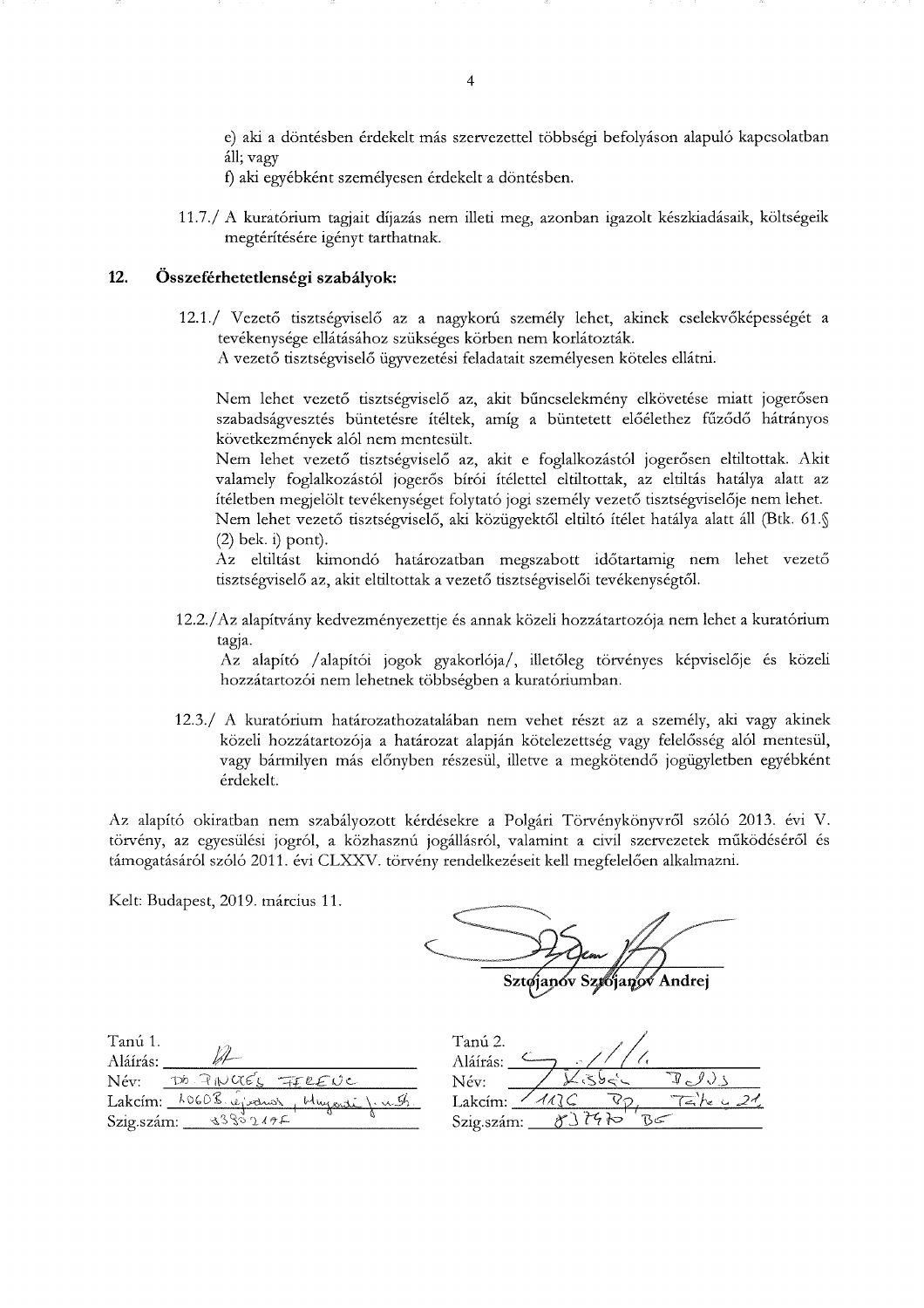# **DEED OF FOUNDATION OF PURE LIFE FOUNDATION**

The undersigned founder has decided to establish the Foundation operating according to Act V of 2013 on the Civil Code of Hungary and Act CLXXV of 2011 on the Freedom of Association, Non-profit Status and the Operation and Support of Civil Organizations.

**1.** Name, mother's name, address of the founder(s) *(if the founder is a legal person: name, address, (company) registration number of the founder, name and address of the representative)*:

Name: **SZTOJANOV SZTOJANOV Andrej** Mother's name: **FEKÉCS Katalin** Address: **H-1022 Budapest, Bimbó út 9. magasföldszint 2A.**

**2.** Name of the Foundation: **Pure Life Alapítvány**

Foreign name of the Foundation: **Pure Life Foundation**

*During name selection, the Foundation intends to refer to its activities aimed at improving the quality of life and life chances on the one hand, and on the other hand it took into consideration that it intends to carry out its activities in the underdeveloped regions of the world - typically outside Hungary -, thus the use of foreign words, phrases and names is justified by the international nature of the organization, which is in compliance with Section 36(4) of Act CLXXXI of 2011. Another important aspect during determining the name was that persons getting into contact with the Foundation can find out from the name of the Foundation its operation, target areas, and that the name carries a clear, unambiguous and positive meaning.*

- **3.** Registered seat of the Foundation: **H-1054 Budapest, Tüköry utca 3. II. emelet**
- **4.** Website of the Foundation: **www.purelifefoundation.eu**
- **5.** Founder's initial assets: **HUF 500,000**, that is, five hundred thousand Forints cash, which has been made available in full by the founder.
- **6. Purpose** of the Foundation: **the improvement and development of health, mental hygiene, hygiene as well as social and educational conditions in underdeveloped regions of the world.**
- **7. Activities** of the Foundation: **in order to reach its goals, the Foundation carries out the following activities:**
	- **(i)** Supporting and facilitating the procurement of life saving tools and tools improving the quality of life (e.g. medical equipment, medicinal products, pharmaceutical preparations and therapeutic appliances, etc.);
	- **(ii)** Supporting the performance of basic health care tasks;
	- **(iii)** Supporting and participating in carrying out and developing basic nutrition tasks that improve the quality of life and life chances;
	- **(iv)** Supporting and participating in creating basic infrastructure that improves the quality of life and life chances (e.g. creating access to drinking water, etc.);
	- **(v)** Supporting and participating in carrying out basic tasks related to education and care (e.g. reading, writing, language learning, etc.) as well as procuring tools (education materials, hardware and software, etc.) that improve life chances;
	- **(vi)** Supporting and participating in carrying out basic tasks related to providing information in compliance with the goals of the Foundation (e.g. spreading basic hygiene knowledge, etc);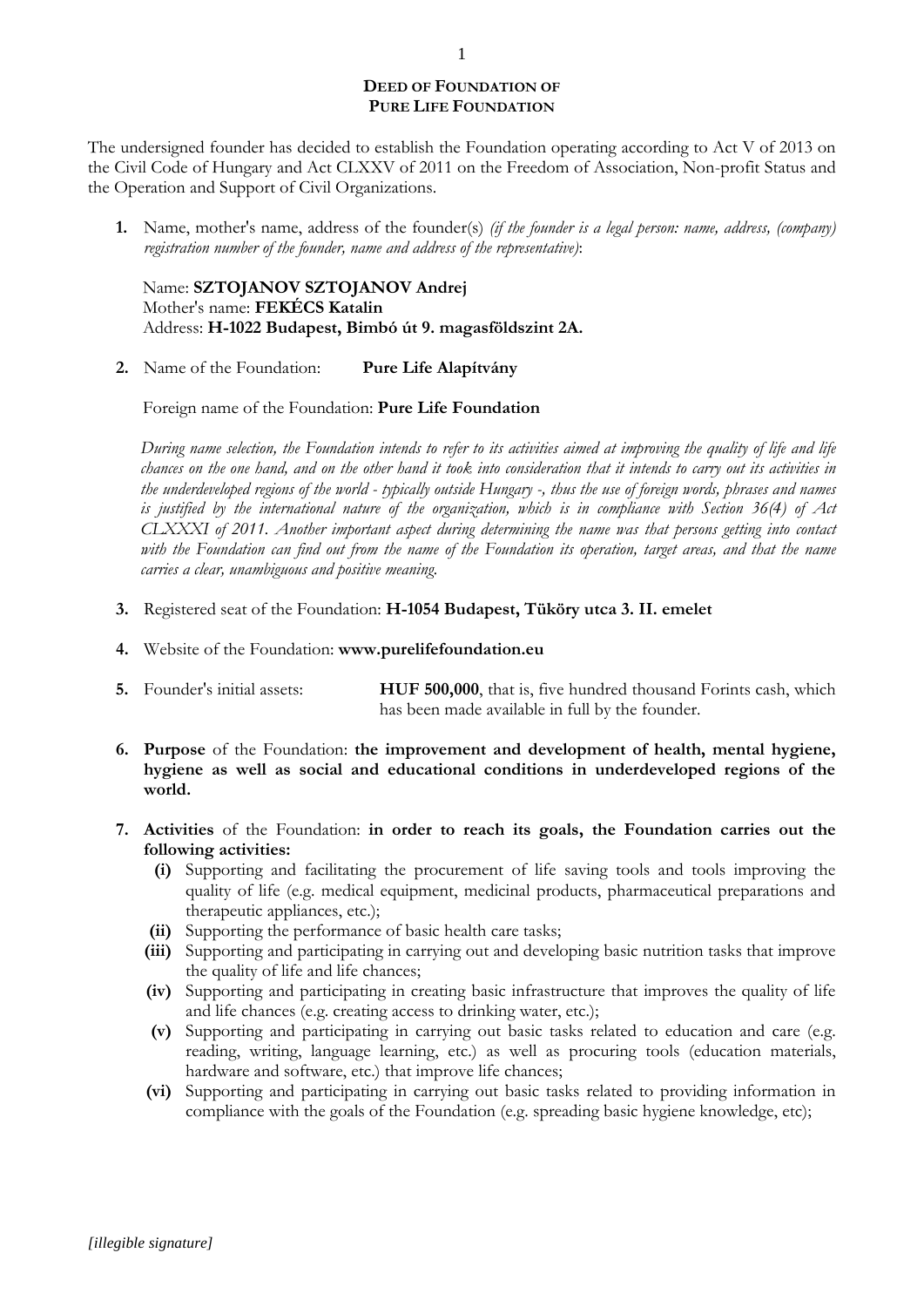- **(vii)** Supporting and performing logistics, organization and administrative tasks related to implementing the goals of the Foundation;
- **(viii)** Cooperating professionally and providing financial support to other civil society organizations, institutions and natural persons that are in compliance with the goals of the Foundation;
	- **(ix)** Supporting science and research related to the goals of the Foundation;
	- **(x)** Participating in organizing lectures, trade shows, camps, conferences, trainings and other events;
	- **(xi)** Participating in editing, publishing and distributing publications related to the goals of the Foundation;
- **(xii)** Supporting civil self-organization by way of counselling and organizational development;
- **(xiii)** Raising awareness of the basics of creating a sustainable natural and social environment.
- **8.** Nature of the Foundation:
	- 8.1./ The Foundation is a public organization, that is, any domestic or foreign natural or legal person may join it at any time during the existence of the Foundation with a financial contribution of their choice. Te fact of joining the Foundation does not make anyone the founder, he may not exercise founder's rights. The person joining the Foundations has the right, however, to make suggestions to the Board of Trustees about the use of his financial contribution.
	- 8.2./ The Foundation does not carry out direct political activities, it is independent from political parties and does not provide financial support to them.

# **9. Term of the Foundation:**

The Foundation has been established for an **indefinite term** by the founder.

## **10. Use of the assets of the Foundation:**

- 10.1./ The respective assets of the Foundation may be used exclusively to implement the goals set out in this Deed of Foundation. The founder's assets are managed by the Board of Trustees.
- 10.2./ The initial assets and their total return, furthermore, after the establishment of the Foundation, the total amount of cash donations transferred to the bank account of the Foundation and the in-kind donations may be used to implement the goals of the Foundation.
- 10.3./ The Board of Trustees decides on the contributions based on the adopted business plan and resolution during the use of the Foundation's assets.
- 10.4./ If the joining donor decides on the use of his financial contribution, the Board of Trustees ensures that such decision is carried out.

## **11. The management body of the Foundation:**

11.1./ The founder appoints a Board of Trustees consisting of three natural persons for the management of the assets of the Foundation. The founder reserves the right to appoint the Chair of the Board of Trustees.

Chair of the Board of Trustees (name, mother's name):

**SZTOJANOV SZTOJANOV Andrej** (address: H-1022 Budapest, Bimbó út 9. magasföldszint 2A.; mother's name: FEKÉCS Katalin)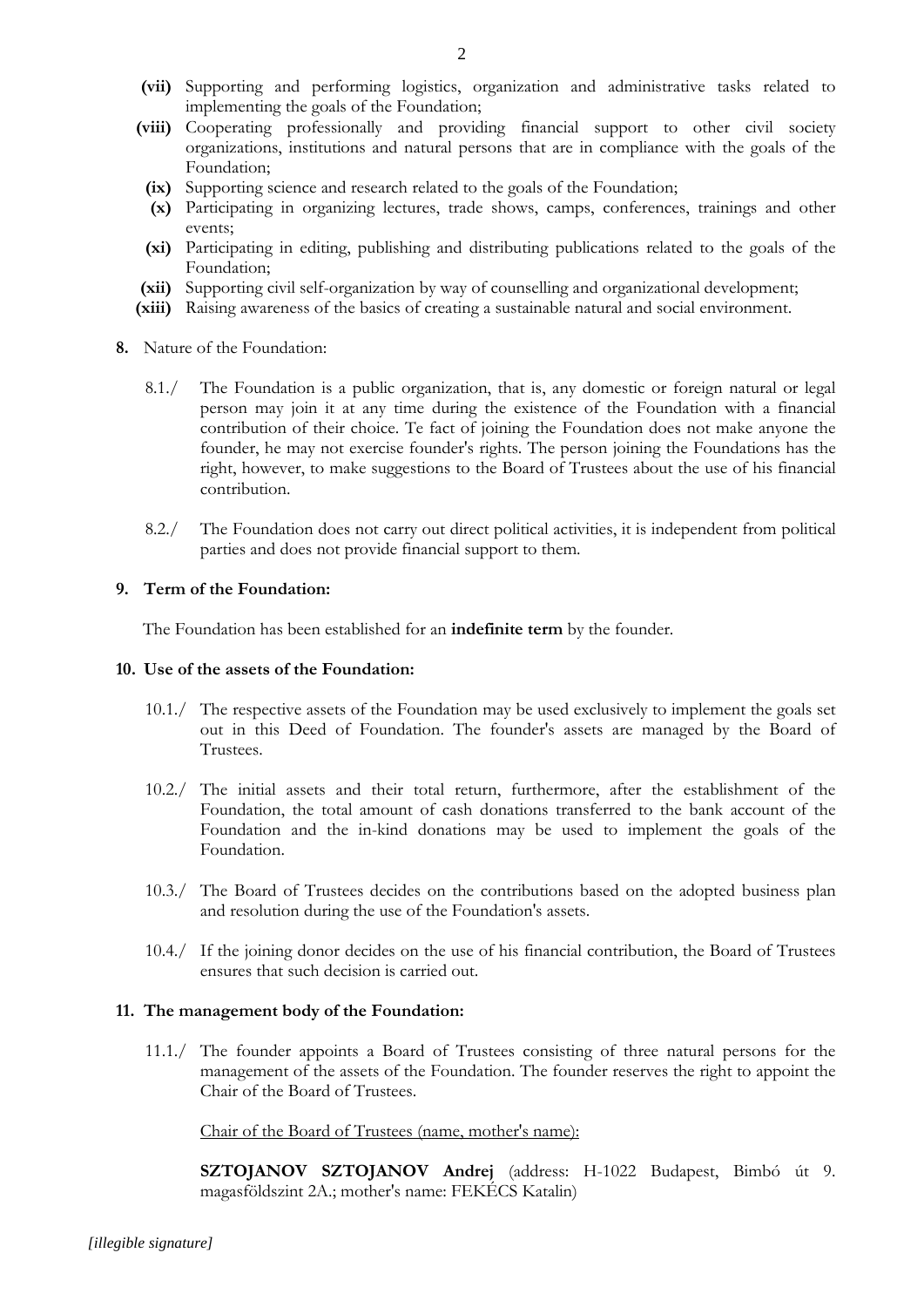Further members of the Board of Trustees (name, address):

**Dr. HORVÁTH Zoltán Levente** (address: H-1137 Budapest, Újpesti rakpart 29. fszt. 3.; mother's name: Dr. BODOR Mária Zsuzsanna)

**Dr. MEDGYESI Mónika** (address: H-1051 Budapest, Arany János utca 33. fe. 3.; mother's name: MÉSZÁROS Zsuzsanna

The scope and type of the right of representation of the Chair of the Board of Trustees: **general and independent.**

11.2./ The members of the Broad of Trustees are appointed for an **indefinite** term. The members of the Broad of Trustees are appointed by the Chair, and the appointment becomes final upon its acceptance.

The membership of the Board of Trustees is terminated:

- with the death of the member;

- with the resignation of the member;

- if any conflict of interest or grounds for exclusion set out in Section 3:22(1)-(6) and Section 3:397(3),(4) of the Civil Code and in Section 61(2) of the Criminal Code exist; - if the member is recalled as set out in Section 3:398(2)

11.3./ The Board of Trustees ensures the continuous implementation of the goals of the Foundation and provides the necessary the tools and conditions. Furthermore, it decides whether the donations received are accepted or refused.

The Board of Trustees exercises employer's rights over the employees of the Foundation.

- 11.4./ The Board of Trustees shall be convened at least once a year, in writing, in a verifiable manner. Verifiable delivery in a written form may be, for example, registered letter or registered letter with acknowledgement of receipt, or delivery to the email address of the member in a way that delivery is confirmed (electronic acknowledgement of receipt).
- 11.5./ The Board of Trustees shall adopt their resolutions in open meetings. The meetings are convened by the Chair by sending an invitation. The invitation shall include the name and registered seat of the Foundation, as well as the place, time and agenda of the meeting. The invitations shall be sent to the members in a justifiable and timely manner so that the receipt of the invitation precedes the meeting with at least 8 days.
- 11.6./ The meeting of the Board of Trustees shall have a quorum if at least two members are present. Unless the Deed of Foundation states otherwise, resolutions shall be adopted by the Board of Trustees with simple majority if all three members are present, or unanimously, if two members are present.

In the process of adopting a resolution the following persons may not vote:

a) any person for whom the resolution contains an exemption from any obligation or responsibility, or for whom any advantage is to be provided by the legal person;

b) any person with whom an agreement is to be concluded according to the resolution;

c) any person against whom legal proceedings are to be initiated according to the resolution;

d) any person whose family member has a vested interest in the decision, who is the founder of the Foundation;